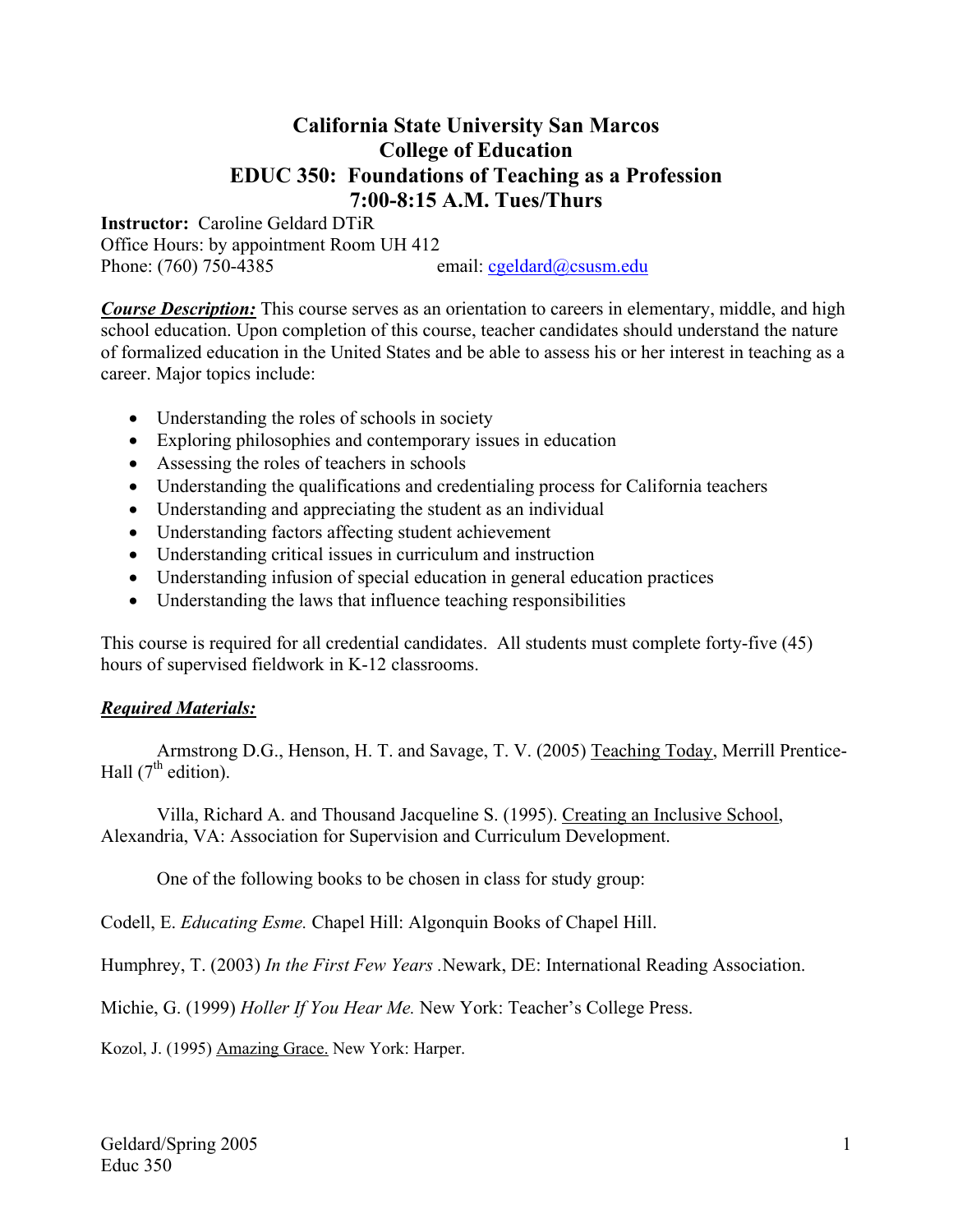**Mission Statement:** The mission of the College of Education Community is to collaboratively transform public education by preparing thoughtful educators and advancing professional practices. We are committed to diversity, educational equity, and social justice, exemplified through reflective teaching, life-long learning, innovative research, and ongoing service. Our practices demonstrate a commitment to student centered education, diversity, collaboration, professionalism, and shared governance. (adopted by the COE Governance Community, October 1997)

**Authorization to Teach English Language Learners:** The Cal State San Marcos credential programs have been specifically designed to prepare teachers for the diversity of languages often encountered in California public school classrooms. The authorization to teach English learners is met through the infusion of content and experiences within the credential program, as well as additional coursework. Students successfully completing this program receive a credential with authorization to teach English learners.

(approved by CCTC in SB 2042 Program Standards, August 2002)

**Special Education Inclusion:** Consistent with the intent to offer a seamless teaching credential in the College of Education, this course will introduce the collaborative infusion of special education competencies that reflect inclusive educational practices. Students will demonstrate a knowledge of laws and dispositions that relate to special education through a variety of activities such as the viewing and analysis of the video F.A.T. City, reading and analysis of "Creating an Inclusive School" and articles past out in class.

**Purpose and Goals:** The intent of this course is to help students appreciate the role of formal education in society, to understand aspects of global education, and to explore some of the major issues facing teachers and the education profession today. The course is intended for individuals interested in becoming teachers, and/or for people interested in promoting quality education. Upon completion of the course, the student should understand the nature of formalized education in the United States and should be able to assess his/her interest in teaching as a career.

**College of Education Attendance Policy:** Due to the dynamic and interactive nature of courses in the College of Education, all students are expected to attend all classes and participate actively. Absences and late arrivals/early departures will affect the final grade. A minimum grade of C+ is required in Educ 350 to qualify as prerequisite for admission to the Cal State San Marcos teacher credential program. COE attendance policy states, "At a minimum, students must attend 80% of class time. Or s/he may not receive a passing grade for the course at the discretion of the instructor. If you miss two class sessions, are late (or leave early) to more than three class sessions, you can not receive an "A". If you miss three class sessions, your highest possible grade is a C+. Should you have extenuating circumstances, contact the instructor as soon as possible.

**Credential Program Recommendations:** As one of several evaluation methods, the EDUC 350 course instructors are asked for feedback concerning credential candidates who are applying for programs at Cal State San Marcos. Keep in mind that your professionalism and hard work in this class not only affect your course grade, but also indicate your readiness for a credential program.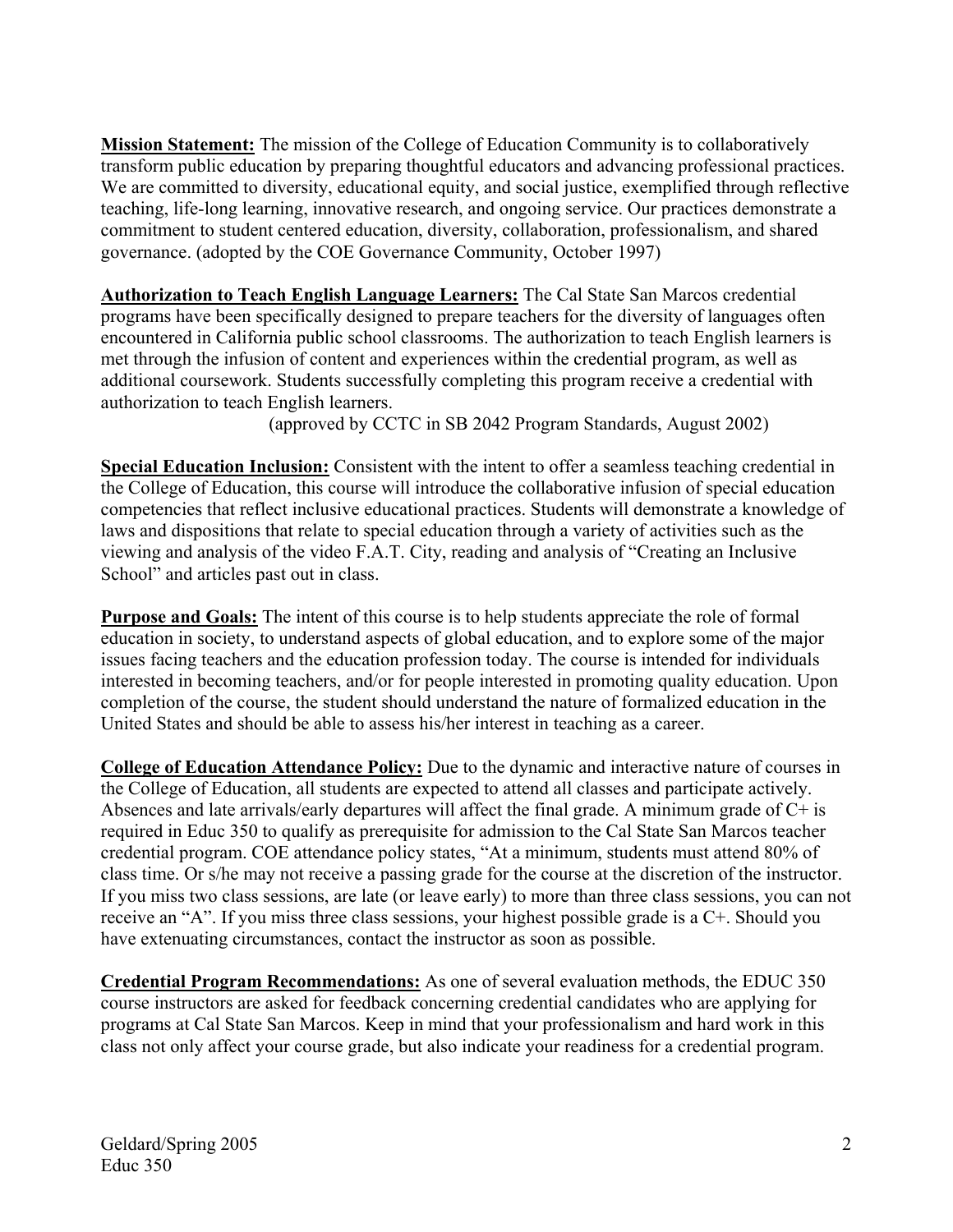**Field Work:** In addition to in-class work, assigned readings and projects, students will participate in forty-five (45) hours of supervised fieldwork assignments in a variety of public school settings. Approximately half of your time should be spent in one teacher's classroom, and the remainder of the time should be distributed among other classrooms.

Each student will maintain a journal, documenting interesting observations; analysis and questions generated from observations of classrooms in various educational settings (see guidelines for field experience. Written reports of these visits and the observation forms will be submitted on three dates listed on the tentative class schedule. These reports will be included in determining your final grade.

**Use of Technology:** Students are expected to demonstrate competency in the use of various forms of technology (i.e. word processing, electronic mail, use of the internet, and/or multimedia presentations). Keep an electronic copy of all assignments for use in your teaching portfolio.

**TPE 12: Professional, Legal, and Ethical Obligation:** Candidates for a Teaching Credential take responsibility for student academic learning outcomes. They are aware of their own personal values and biases and recognize ways in which these values and biases affect the teaching and learning of students. They resist racism and acts of intolerance. Candidates appropriately manage their professional time spent in teaching responsibilities to ensure that academic goals are met. They understand important elements of California and federal laws and procedures pertaining to the education of English learners, gifted students, and individuals with disabilities, including implications for their placement in classrooms. Candidates can identify suspected cases of child abuse, neglect, or sexual harassment. They maintain a non-hostile classroom environment. They carry out laws and district guidelines for reporting such cases. They understand and implement school and district policies and state and federal law in responding to inappropriate or violent student behavior.

Candidates for a Teaching Credential understand and honor legal and professional obligations to protect the privacy, health, and safety of students, families, and other school professionals. They are aware of and act in accordance with ethical considerations and they model ethical behaviors for students. Candidates understand and honor all laws relating to professional misconduct and moral fitness.

## **Teaching Performance Assessment for Developing as a Professional Educator**

The successful completion of the personal philosophy assignment is a requirement for completion of this course and is a component of partially meeting the TPE described above. This statement will be used for assessment both in the course and at completion of the College of Education program. Retain an electronic copy of your statement for submission for your portfolio at the completion of your teacher education program.

**Class Discussions and Participation:** Students will engage in active learning each class session, and be expected to actively participate. You will do a self-evaluation twice in class, once half-way thru the course and again at the end. This will be completed in class.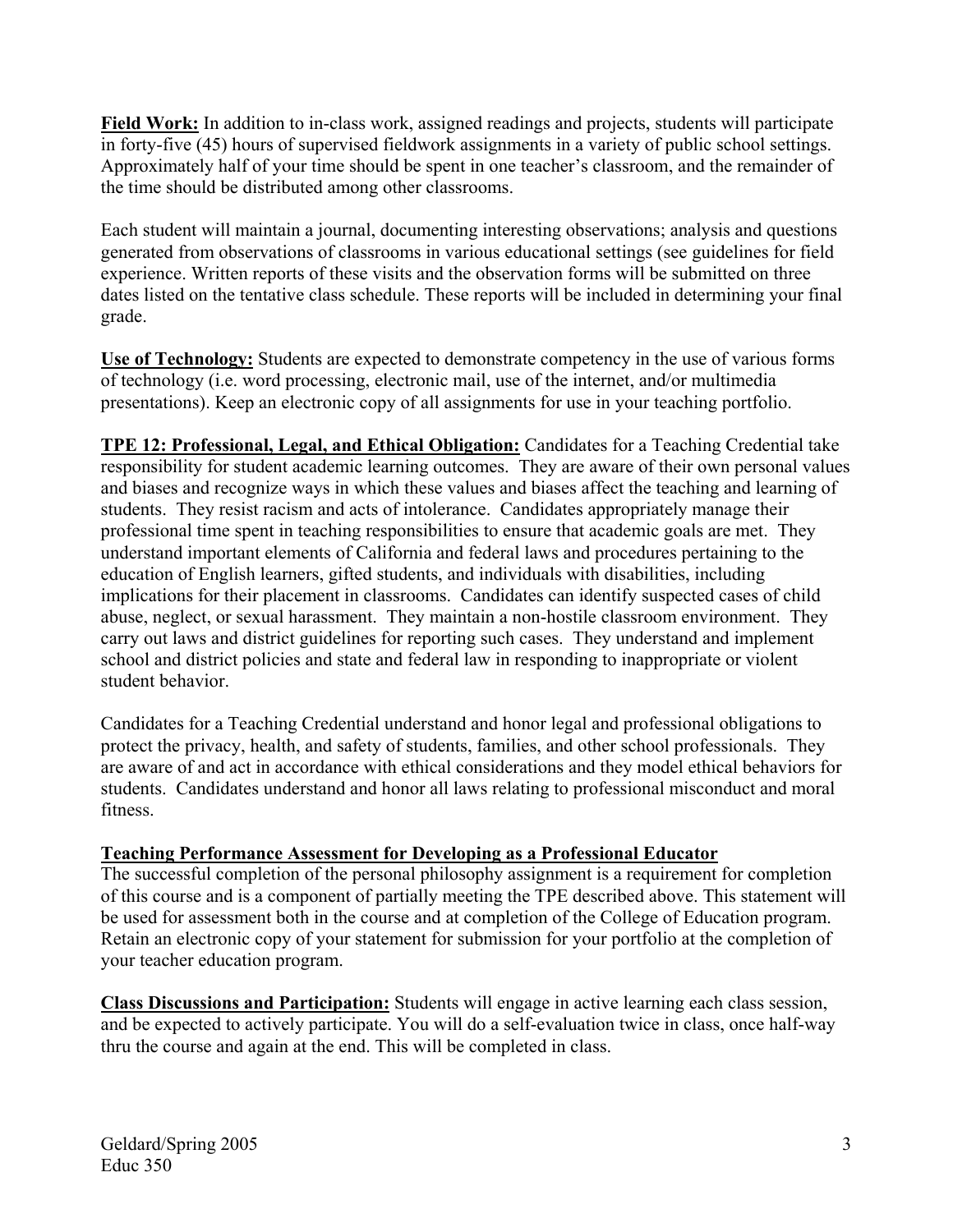## **Assignments:**

*Interview of a teacher (10%)*  Details at end of syllabus

*Classroom observation reports (10%)*  Details at end of syllabus

*Community Study (15%)*  Group project, details at end of syllabus

*School Law and Diversity (10%)*  Details at end of syllabus

*Contemporary issues research (10%)*  Details at end of syllabus

## *Current events in education (5%)*

Sign-up for a date when you will be responsible for presenting an item from the week's news in K-12 education (5 minutes maximum). The item may be from television, radio, internet (e.g., www.edweek.org), newspaper, or magazine, and may pertain to local, national, or international issues; you will summarize and present the importance of the news for your classmates.

## *Personal Philosophy of teaching, learning, and schooling (10%)*

Details will be given in class. Written Philosophy will be due April 14th.

#### *Book Club (10%)*

 Each group will set at least three discussion times to be done through email. You will turn in a print-out of your groups discussion. More information will be given in class.

#### *Participation and Attendance (10%)*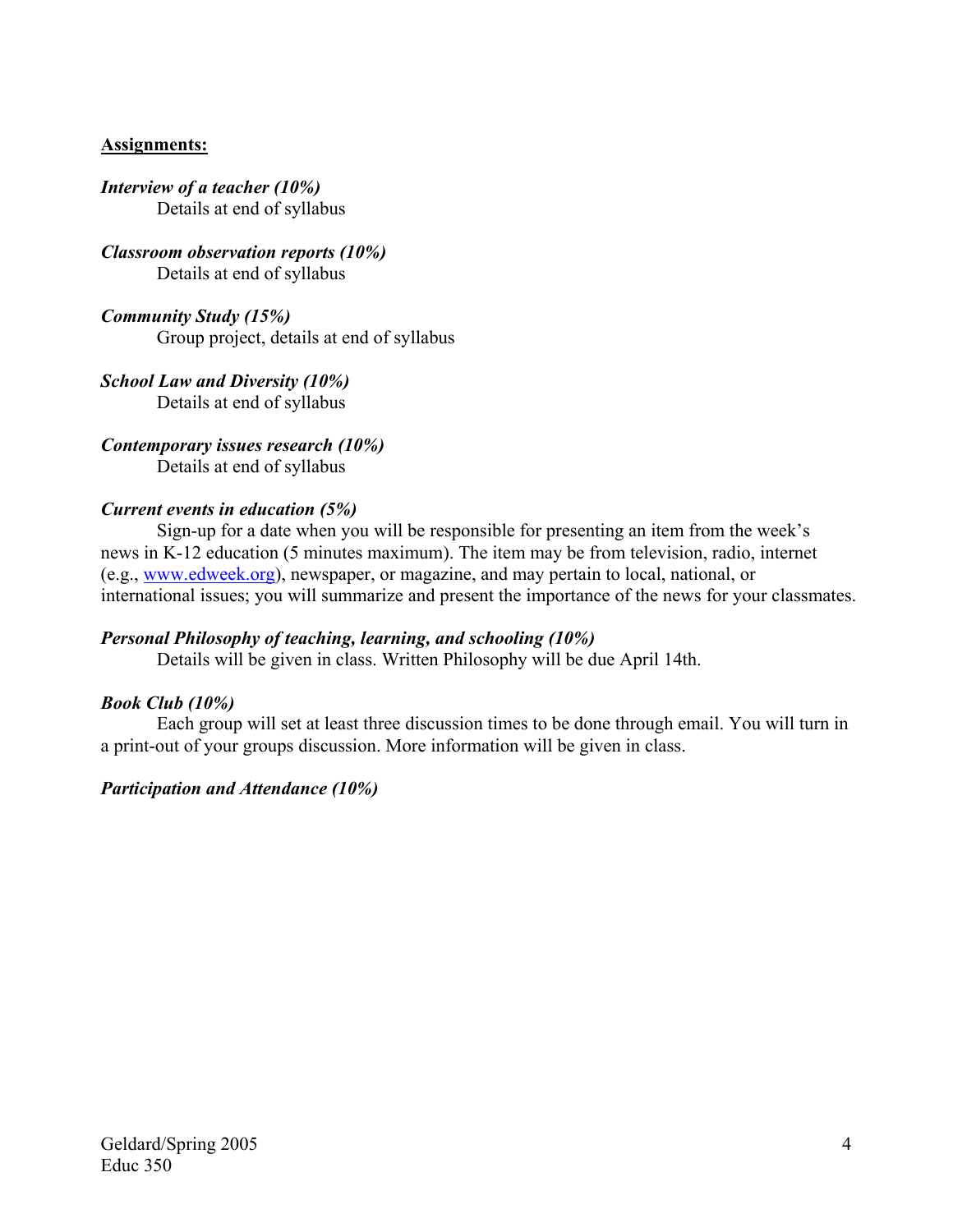## **Guide for Community Study**

*Task*: Work in groups of 3 or 4 to gather information about the school community and its resources. Create a unified presentation which informs others about the school community and engages them in viewing the community from its six different perspectives.

#### *Organization Strategies:*

- Where will you meet?
- What time will you meet?
- What individual assignment do you need to accomplish?
- How will you present your information? Maps, pamphlets, charts/visuals, multimedia, powerpoint, photographs, etc.

#### *View your school community from these six perspectives:*

Anthropologist: How does the community organize for art, entertainment, and other activities? Historian: How has the community changed over time? Geographer: How has the geography influenced the community?

Economist: What kinds of work are don in the community?

Sociologist: What groups-families, schools, businesses, and the like-operate in the community? Political Scientist: How does the community organize itself to provide services?

#### *Questions to stimulate the process:*

- What is at the heart of our community and culture
- What are the issues or problems in our community?
- What knowledge and experiences do your students bring to school?
- What resources do we have in our community to link to our students and school?
- What activities, reading or experiences will support our students in learning?

#### **Be sure to self-assess using the following criteria. Submit the self-assessment with your final draft.**  Criteria for effective Community Study Presentation

| <b>Descriptors</b>                                       | <b>Highly</b><br><b>Effective</b> | <b>Effective</b> | Somewhat<br><b>Effective</b> | <b>Needs</b><br>Some<br>Work |
|----------------------------------------------------------|-----------------------------------|------------------|------------------------------|------------------------------|
| The presentation offers important community facts and    |                                   |                  |                              |                              |
| information that a new teacher needs to know.            |                                   |                  |                              |                              |
| The presentation is comprehensive, incorporating views   |                                   |                  |                              |                              |
| of the anthropologist, historian, geographer, economist, |                                   |                  |                              |                              |
| sociologist, and political scientist in a cohesive and   |                                   |                  |                              |                              |
| informative manner.                                      |                                   |                  |                              |                              |
| All group members participated actively and responsibly  |                                   |                  |                              |                              |
| in the preparation and presentation of the community     |                                   |                  |                              |                              |
| study.                                                   |                                   |                  |                              |                              |
| The method of presentation is aesthetically pleasing.    |                                   |                  |                              |                              |
| Visuals add to the clarity of the information presented. |                                   |                  |                              |                              |
| Overall, the presentation offers a clear sense of the    |                                   |                  |                              |                              |
| community so that the teacher has valuable information   |                                   |                  |                              |                              |
| to inform and enhance his/her teaching.                  |                                   |                  |                              |                              |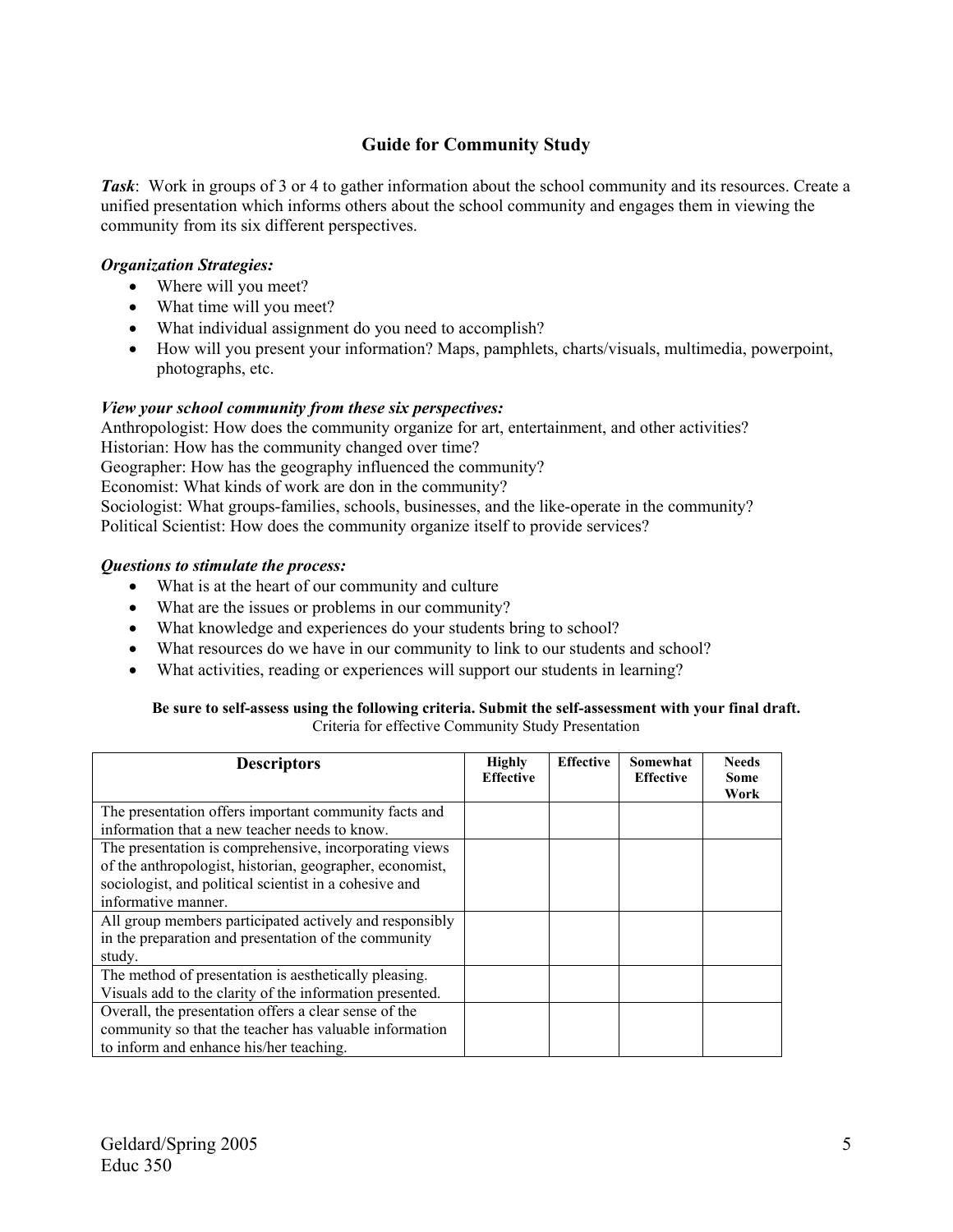## Education 350 Foundations of Teaching as a Profession **Teacher Interview**

In this assignment you will interview a teacher and write a 3 page summary of what you learned. Your purpose is to render a sketch of the teacher as a person with a distinct philosophy and who uses specific classroom behaviors shaped by their experience. The teacher you select should be someone who as been teaching for a minimum of five years at a public elementary, middle, or high school.

## **Suggested questions**

- "Why did you choose to enter teaching as a career? How attractive was this profession at the time you entered? Did you consider other career paths? Do you have any regrets for selecting this career?"
- "Describe your professional educational training? How helpful was it in preparing you in how to teach? How long did it take for you to be comfortable with your teaching?"
- "How would you define *teaching?"* Do you have a particular educational philosophy that describes your main teaching style?"
- "Have you made any career moves since you started teaching-i.e., different grades, schools, school districts, etc?"
- "What have been the major joys you have experienced—frustrations? What changes in your school or in the profession would be necessary for you to experience more joys and frustrations?"
- "How do you learn about the individual differences in the lives and experiences of your students? Have you experienced any "cultural shock" in working with students whose background is different from your own? What accommodations (if any) have you made to work more effectively with different types of students?"
- "Do you have some favorite memories from classroom experiences? Do you tend to remember specific students?"
- "What changes have you noticed in the profession since you started? How do you feel about these changes?
- "Is there anything else that I should have asked to help prepare me for a career in teaching?"

## **Analysis:**

After collecting your information, think about what you have learned about this teacher and teaching in general. Focus on a few themes that best characterize what you have heard. Don't try to be all-inclusive in your written analysis. Consider what this information means to you as you prepare yourself to work with students-especially those that come from a background different from yourself. Please protect the teacher's confidentiality by using a pseudonym and masking other details.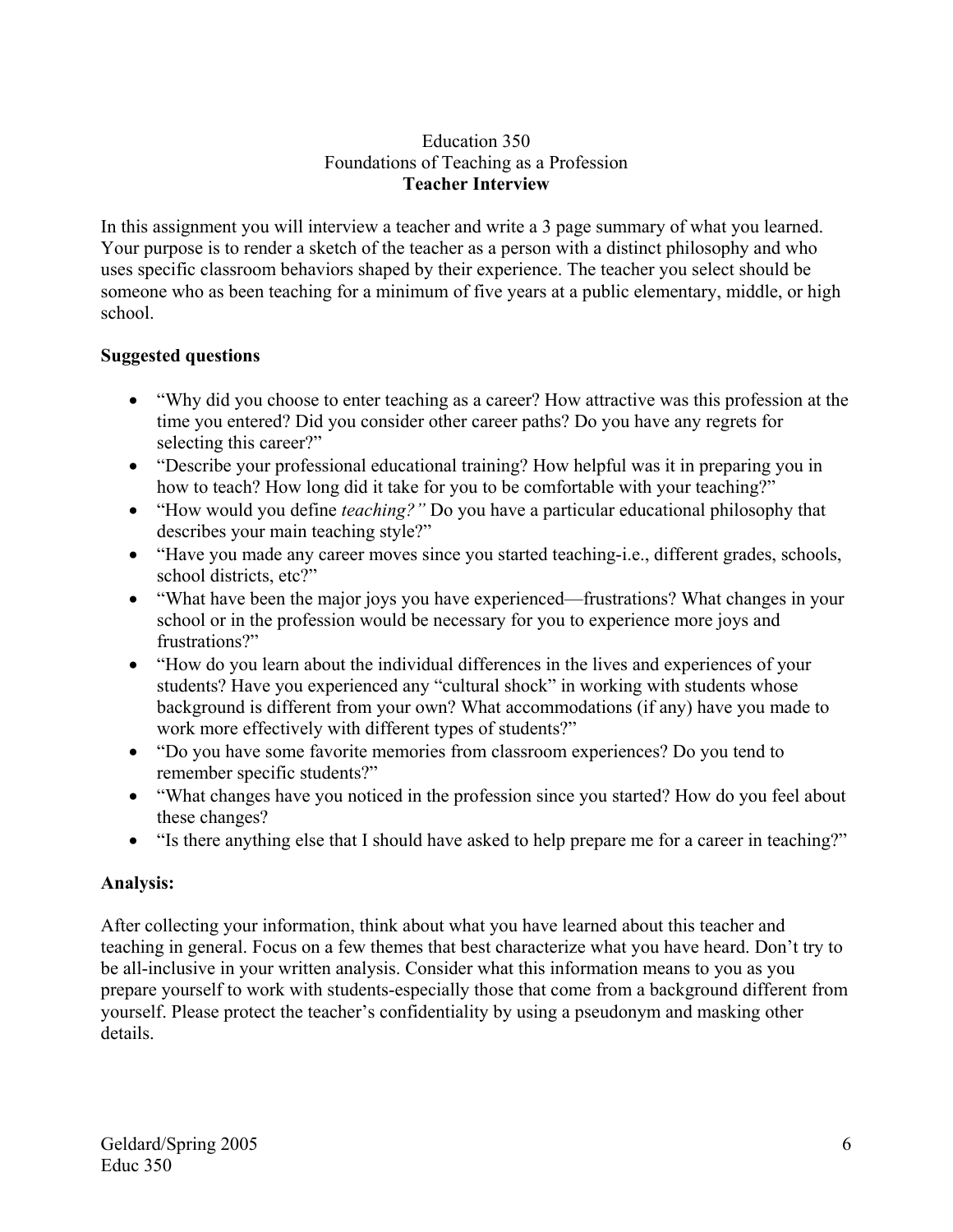### **EDUC 350 Law and Diversity Assignment**

You will apply your understanding of the legal context of inclusive education and laws that influence teaching responsibilities. Study the following chapters and web sites:

Villa, R. A. & Thousand, J. S. (1995). Creating an inclusive school. Alexandra, VA: Association for Supervision and Curriculum Development. Read all of Chapter 2.

U.S. Disability Law. Internet address: www.law.cornell.edu/topics/disability.html (Includes information about laws affecting people with disabilities.

OSERS IDEA Home Page. Internet address:

www.ed.gov/offices/OSERS/IDEA Explanation of federal legislation known as IDEA, which ensures a free appropriate education in the least restrictive environment for children with disabilities. The latest 1997 federal reauthorization of the law is explained in detail.

### **Reflection and Applications:**

Apply your understanding of the legal context of inclusive education and laws that influence your teaching responsibilities. In writing identify five laws or court decisions that influence you as a professional educator. At least two of these five must relate to special education law. Give a rationale (one paragraph) for each selection. Why is it important to you? How might it affect your teaching?

## **Group Presentation on a Contemporary Issue**

 Students will work in groups to research an educational issue, either from the topics presented to you in class or one you propose to the instructor. Research the issue and prepare an oral report to share in class. The report should describe and analyze the issue. Reports will be spaced out over the class periods in April.On the day of your presentation provide a one-page summary and a reference list (at least 10 items) for your professor and classmates.

## **Personal Philosophy of Teaching, Learning, and Schooling**

 Organize your thoughts in a way that expresses your beliefs about schools, teaching and learning. Articulate your thoughts so that your reader is able to form a picture of the teacher you hope to become. Think of you audience as the hiring committee of a school district in which you passionately hope to teach. You want your audience to connect your name and face with a distinct set of beliefs. Your philosophy should reflect your beliefs about teaching and learning, and your view of the social context of schools for the 21st century in a multicultural society. You should demonstrate professional vocabulary as you discuss your beliefs and knowledge. (2-3 pages)

 Rather than simply responding to a series of questions, you should organize you thoughts in a way that makes sense to your. Identify some themes or an approach to teaching that expresses your beliefs as they have evolved this semester. Then articulate these so that your reader/listener is able to form a picture of the teacher you hope to become.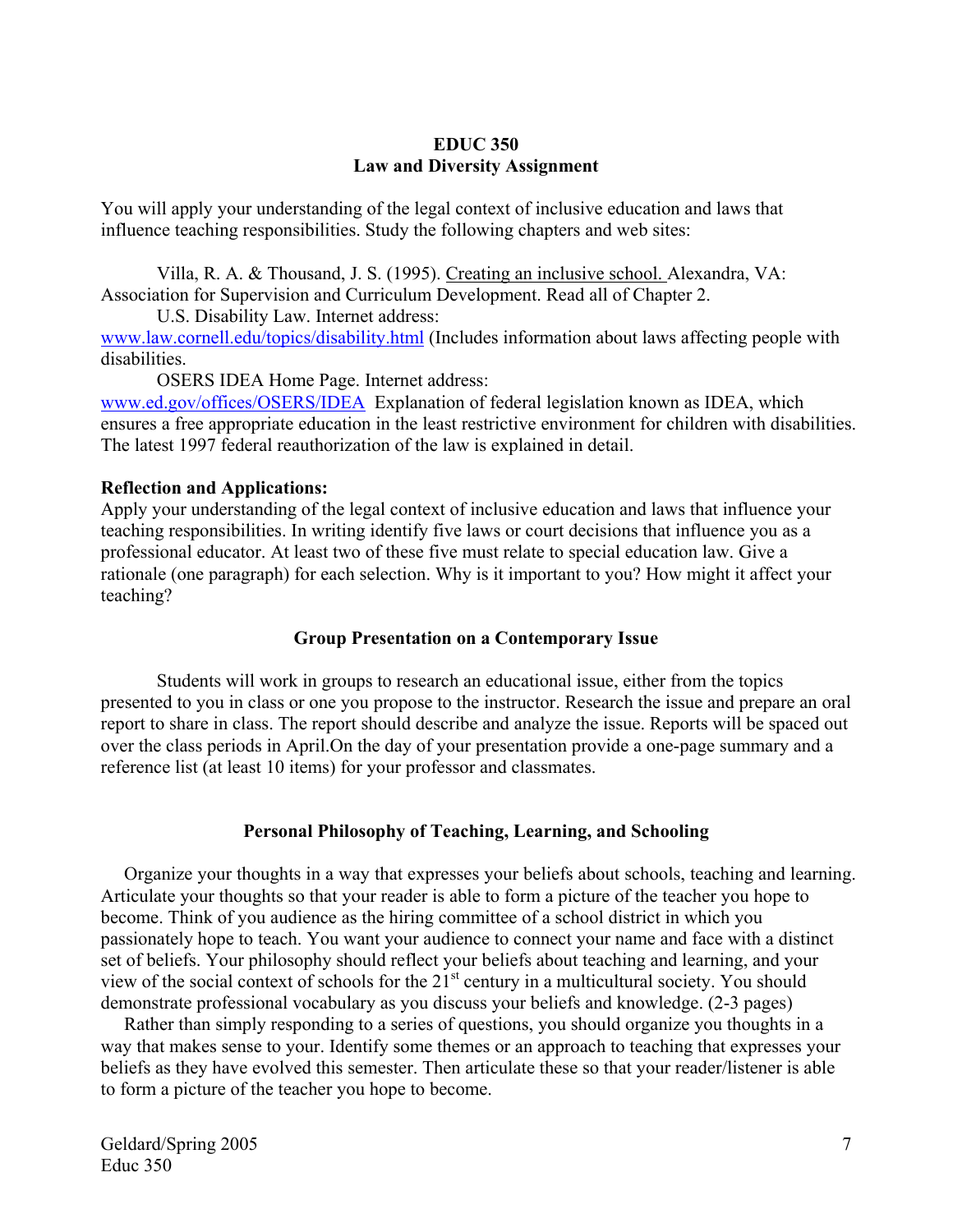| <b>Date</b> | <b>Topic</b>                  | chtative scheaale<br>Reading | <b>Assignment Due</b>                   |
|-------------|-------------------------------|------------------------------|-----------------------------------------|
| 1/18        | Course Overview,              |                              | Sign-Up for Current Events              |
|             | Why Teach?                    |                              |                                         |
|             | Teacher Interview             |                              |                                         |
| 1/20        | Field Experience              | <b>Teaching Today</b>        | Bring fieldwork information from        |
|             | Requirement                   | (T.T.) Chapter 1             | COE website                             |
|             |                               |                              |                                         |
| 1/25        | Schooling in a democracy      | <b>Teaching Today</b>        | <b>Current Events</b>                   |
|             | Form Book Clubs               | Chapter 5                    |                                         |
| 1/27        | <b>Exceptional Learners</b>   | Villa/Thousand               | <b>Current Events</b>                   |
|             |                               | Pg. 162-167                  | Form Community Study Groups             |
| 2/1         | Inclusion/Differentiation     | Villa/Thousand               | <b>Current Events</b>                   |
|             |                               | Chapters 1&2                 | <b>Teacher Interview Due</b>            |
| 2/3         | F.A.T. City Activity          | Villa/Thousand               | <b>Current Events</b>                   |
|             |                               | Chapter 3                    |                                         |
| 2/8         | Complete F.A.T. City          |                              | <b>Current Events</b>                   |
|             |                               |                              | 1st Journal of Observations             |
| 2/10        | Multiculturalism/Bilingual    | <b>Teaching Today</b>        | <b>Current Events</b>                   |
|             | Education                     | Chapter 4                    |                                         |
| 2/15        | <b>Legal Issues Affecting</b> | Teaching Today               | <b>Current Events</b>                   |
|             | Teachers                      | Chapter 3                    |                                         |
| 2/17        | Group Work on                 |                              |                                         |
|             | <b>Community Study</b>        |                              |                                         |
| 2/22        | <b>Group Reports</b>          |                              | <b>Current Events</b>                   |
| 2/24        | Learner's Rights and          | <b>Teaching Today</b>        | <b>Current Events</b>                   |
|             | Responsibilities              | Chapter 6                    |                                         |
| 3/1         | How Will We Teach             | <b>Teaching Today</b>        | <b>Current Events</b>                   |
|             | Them?                         | Chapter 7                    | School Law and Diversity Due            |
| 3/3         | Creating Environments for     | Teaching Today               | <b>Current Events</b>                   |
|             | Learning                      | Chapter 8                    |                                         |
| 3/8         | Work on Personal              |                              |                                         |
|             | Philosophy                    |                              | <b>Current Events</b>                   |
| 3/10        | Assessing Learning            | <b>Teaching Today</b>        | <b>Current Events</b>                   |
|             |                               | Chapter 9                    |                                         |
| 3/15        | What is our goal/role in      | Teaching Today               | <b>Current Events</b>                   |
|             | society?                      | Chapter 10                   |                                         |
| 3/17        | <b>Historical Roots</b>       | <b>Teaching Today</b>        | <b>Current Events</b>                   |
|             |                               | Chapter 11                   |                                         |
| 3/22        | Philosophical Systems         | <b>Teaching Today</b>        | <b>Current Events</b>                   |
|             |                               | Chapter 12                   | 2 <sup>nd</sup> Journal of Observations |
| 3/24        | <b>Book Reports</b>           |                              | Electronic Bookchat (one journal        |
|             |                               |                              | per group)                              |

# **Tentative Schedule**